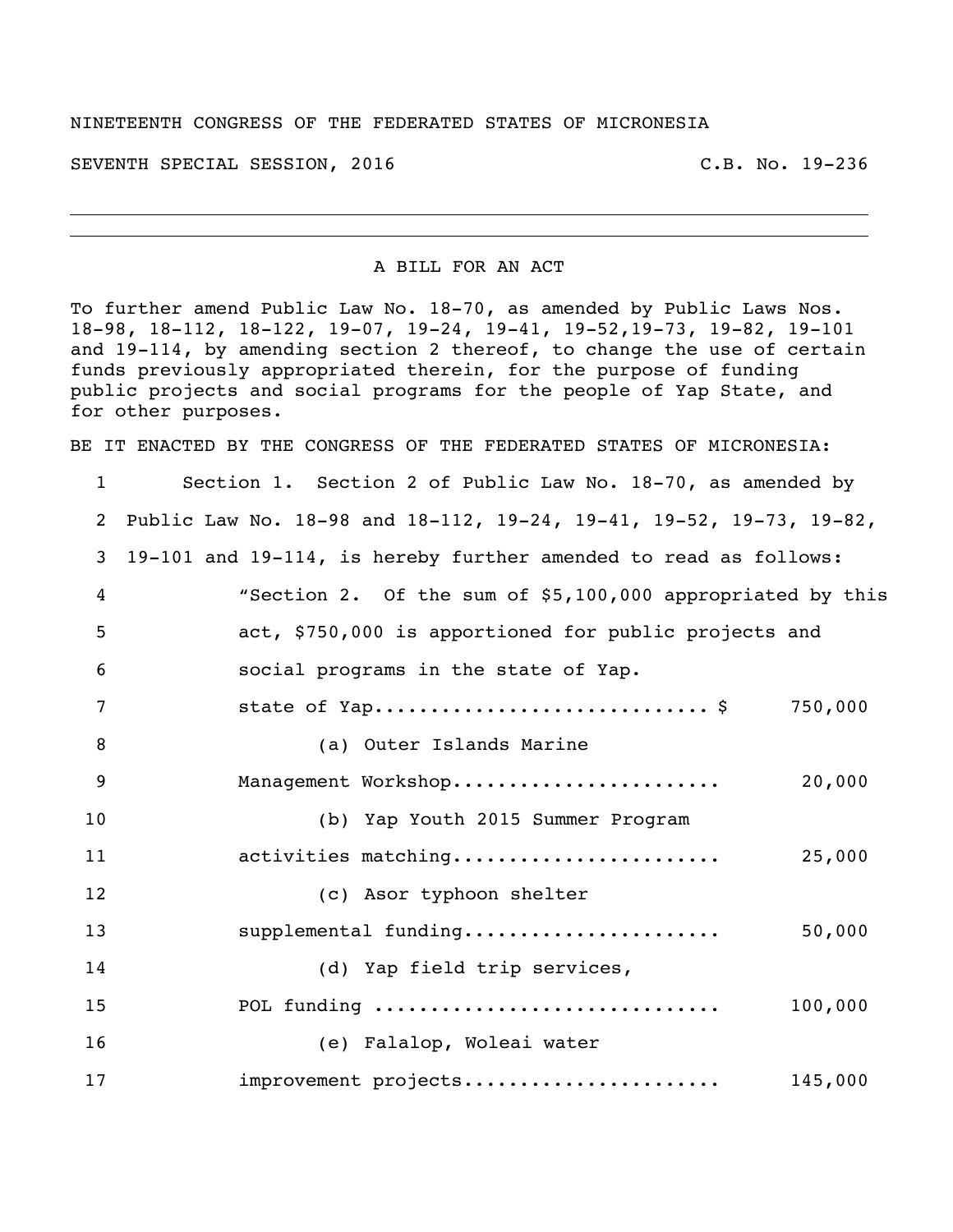| $\mathbf{1}$   | (f) Grants and subsidies - Yap                |         |
|----------------|-----------------------------------------------|---------|
| $\overline{2}$ | medical referral for uninsured                |         |
| 3              | applicants supplemental\$                     | 100,000 |
| 4              | (g) Purchase of Yap transportation boat       | $-0-$   |
| 5              | (h) Yap Congressional Delegation              |         |
| 6              | [Constituents] Citizens Outreach and advocacy |         |
| 7              |                                               | 70,000  |
| 8              | (i) Student financial assistance              |         |
| 9              | (Yapese students at COM-FSM)                  | 75,000  |
| 10             | (j) Technical assessment and evaluation       |         |
| 11             | of MS Hapilmohol                              | $-0-$   |
| 12             | (k) Woleai women association outboard         |         |
| 13             | motor and garden tools                        | 10,000  |
| 14             | (1) Falalop Ulithi airport                    |         |
| 15             | maintenance program                           | $-0-$   |
| 16             | (m) Fais airport maintenance program          | 5,290   |
| 17             | (n) Council of Tamol vehicle                  | 25,000  |
| 18             | (o) Tomil road maintenance                    | 30,000  |
| 19             | (p) Council of Tamol air                      |         |
| 20             | conditioners and windows                      | 3,794   |
| 21             | (q) Tegailap Island Community                 |         |
| 22             | Center water project                          | 10,000  |
| 23             | (r) Council of Tamol subsidy                  | 6,206   |
| 24             | (s) Waned Village Women Center                |         |
| 25             | repairs/renovation                            | 14,710  |